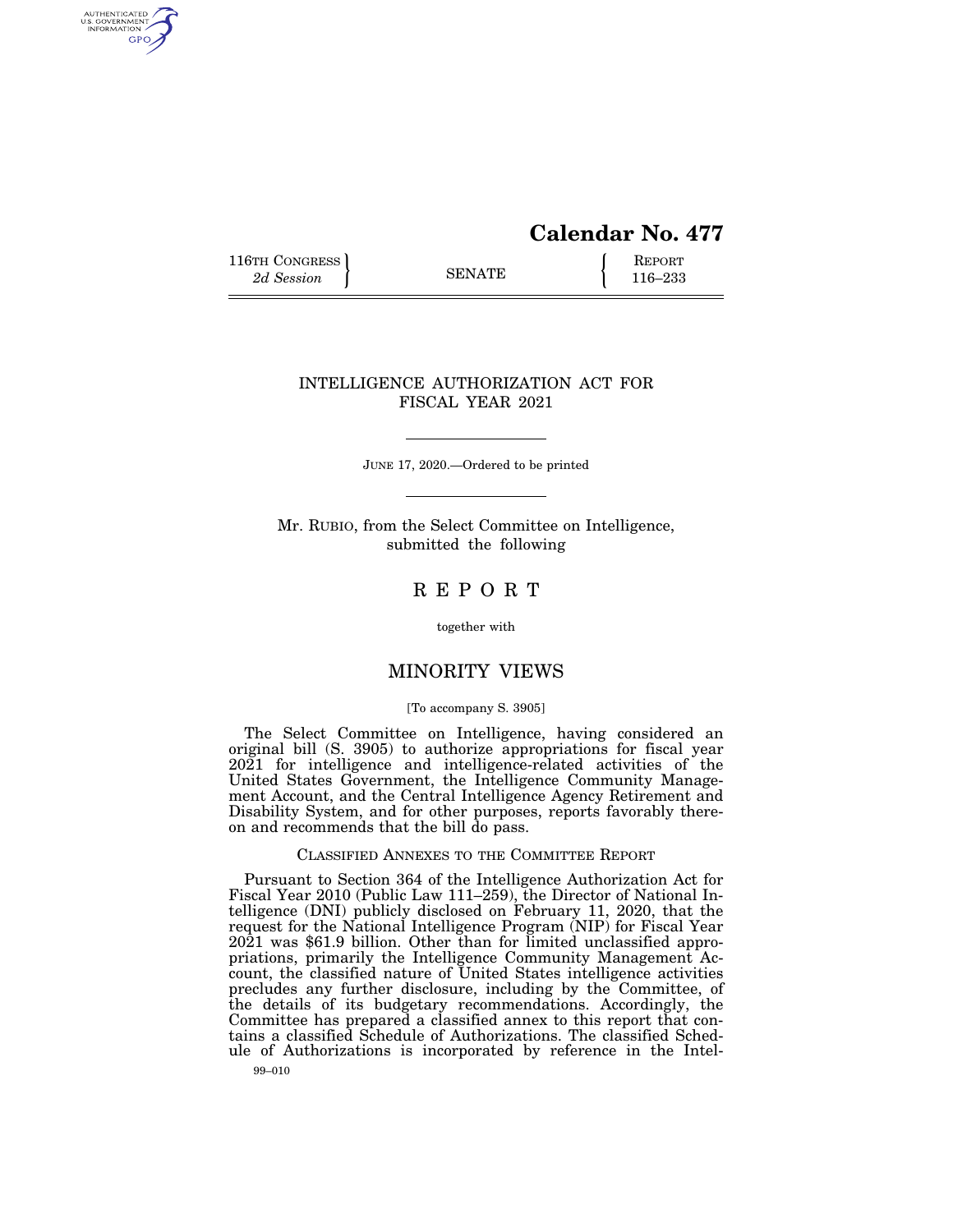ligence Authorization Act and has the legal status of public law. The classified annex is made available to the Committees on Appropriations of the Senate and the House of Representatives and to the President. It is also available for review by any Member of the Senate subject to the provisions of Senate Resolution 400 of the 94th Congress (1976).

#### SECTION-BY-SECTION ANALYSIS AND EXPLANATION

The following is a section-by-section analysis and explanation of the Intelligence Authorization Act for Fiscal Year 2021 (the ''Act'') that was reported by the Committee.

# TITLE I—INTELLIGENCE ACTIVITIES

#### *Section 101. Authorization of appropriations*

Section 101 lists the United States Government departments, agencies, and other elements for which the Act authorizes appropriations for intelligence and intelligence-related activities for Fiscal Year 2021.

#### *Section 102. Classified schedule of authorizations*

Section 102 provides that the details of the amounts authorized to be appropriated for intelligence and intelligence-related activities for Fiscal Year 2021 are contained in the classified Schedule of Authorizations and that the classified Schedule of Authorizations shall be made available to the Committees on Appropriations of the Senate and House of Representatives and to the President.

#### *Section 103. Intelligence community management account*

Section 103 authorizes appropriations for the Intelligence Community Management Account (ICMA) of the ODNI for Fiscal Year 2021.

#### TITLE II—CENTRAL INTELLIGENCE AGENCY RETIREMENT AND DISABILITY SYSTEM

#### *Section 201. Authorization of appropriations*

Section 201 authorizes appropriations for the CIA Retirement and Disability Fund for Fiscal Year 2021.

#### TITLE III—INTELLIGENCE COMMUNITY MATTERS

#### SUBTITLE A—GENERAL INTELLIGENCE COMMUNITY MATTERS

#### *Section 301. Restriction on conduct of intelligence activities*

Section 301 provides that the authorization of appropriations by the Act shall not be deemed to constitute authority for the conduct of any intelligence activity that is not otherwise authorized by the Constitution or laws of the United States.

## *Section 302. Increase in employee compensation and benefits authorized by law*

Section 302 provides that funds authorized to be appropriated by the Act for salary, pay, retirement, and other benefits for federal employees may be increased by such additional or supplemental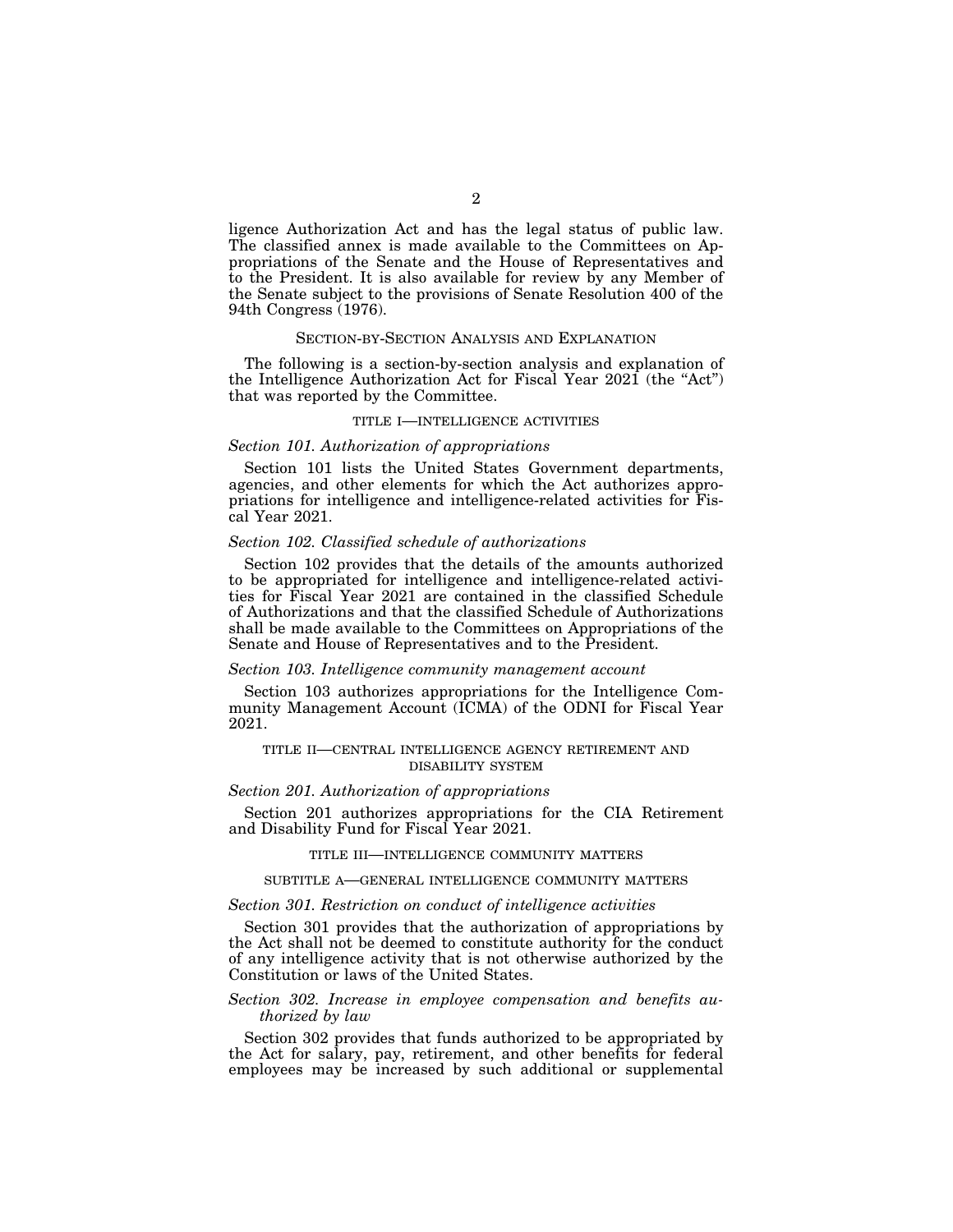amounts as may be necessary for increases in compensation or benefits authorized by law.

## *Section 303. Clarification of authorities and responsibilities of National Manager for National Security Telecommunications and Information Systems Security*

Section 303 permits the National Manager for National Security Telecommunications and Information Systems Security, as designated by National Security Directive 42 (NSD–42), to delegate NSD–42 authorities to a Deputy National Manager, without further delegation. Section 303 further reinforces the National Security Agency's (NSA's) mission regarding authorities and funding programs by ensuring that the National Manager—when carrying out NSD–42 authorities—may supervise, oversee, or execute (directly or indirectly) the Information Systems Security Program (ISSP), but shall not supervise, oversee, or execute any aspect of the National Intelligence Program (NIP) or Military Intelligence Program (MIP), except as necessary to supervise, oversee, or execute the ISSP. Section 303 also provides that, upon such delegation of authority, the Deputy National Manager may supervise, oversee, or execute (directly or indirectly) the ISSP, but shall not supervise, oversee, or execute any aspect of the NIP or MIP, except as necessary to supervise, oversee, or execute the ISSP.

#### *Section 304. Continuity of operations plans for certain elements of the intelligence community in the case of a national emergency*

Section 304 requires the Directors of the Office of the Director of National Intelligence (ODNI), Central Intelligence Agency (CIA), National Reconnaissance Office (NRO), Defense Intelligence Agency (DIA), NSA, and National Geospatial-Intelligence Agency (NGA) to establish continuity of operations plans for use in the case of certain national emergencies as defined in statute, and share those with the congressional intelligence committees within 7 days of a national emergency being declared. Furthermore, Section 304 requires these agencies to provide the committees with any updates to those plans as the conditions of the national emergency require.

## *Section 305. Application of Executive Schedule level III to positions of Director of National Security Agency and Director of National Reconnaissance Office*

Section 305 provides that the Director of the NRO and the Director of the NSA shall be designated as Level III on the Executive Schedule, the equivalent of an Under Secretary. The Committee recognizes that this provision does not affect the current Director of the NSA's military rank or pay. Section 305 is intended to provide the Committee's view as to the Director's stature in the interagency; it is not intended to signal support for a civilian nominee. The Committee further clarifies that this provision shall apply to a successor civilian occupying the position of Director of the NRO.

#### *Section 306. National Intelligence University*

Section 306 provides the National Intelligence University (NIU) with the authorities that the Department of Defense War Colleges have regarding faculty member hiring and compensation, and the acceptance of faculty research grants. Section 306 also sustains an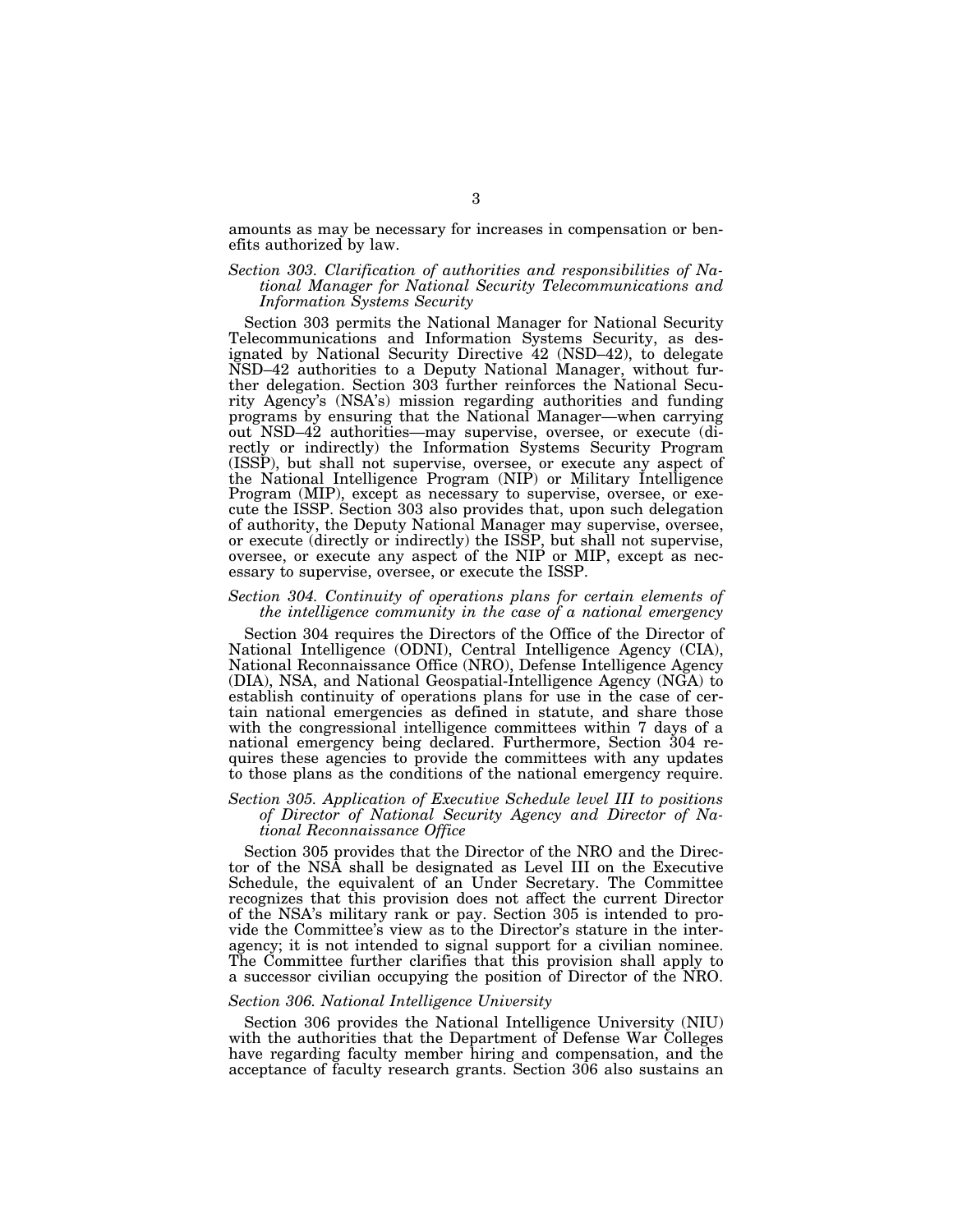independent, external board of visitors to provide oversight of the NIU.

## *Section 307. Requiring facilitation of establishment of Social Media Data and Threat Analysis Center*

Section 307 provides a requirement regarding Section 5323 of the *National Defense Authorization Act for Fiscal Year 2020* by requiring that the Social Media Data and Threat Analysis Center be established not later than 180 days after enhancement of this Act.

# *Section 308. Data collection on attrition in intelligence community*

Section 308 requires the DNI to set standards and issue an annual report on the reasons why different categories of Intelligence Community (IC) employees separate from service or applicants to IC positions withdraw from the hiring process after they have been issued a conditional offer of employment. Data on workforce attrition should include demographics, specialties, and length of service. Such reasons may include an alternative job opportunity, a loss of interest in joining the IC, or the length of time to complete the clearance process.

## *Section 309. Limitation on delegation of responsibility for program management of information-sharing environment*

Section 309 stipulates that the President must delegate responsibilities under Section 1016(b) of the *Intelligence Reform and Terrorism Prevention Act of 2004* to an official other than the ODNI on or after October 1, 2020.

#### *Section 310. Improvements to provisions relating to intelligence community information technology environment*

Section 310 streamlines current reporting requirements by requiring the Director of National Intelligence (DNI) to develop and maintain a long-term roadmap for the Intelligence Community Information Technology Environment (IC ITE). Section 310 further requires the DNI to develop and maintain a business plan to implement the long-term IC ITE roadmap.

# *Section 311. Requirements and authorities for Director of the Central Intelligence Agency to improve education in science, technology, engineering, arts, and mathematics*

Section 311 ensures that the Director of the CIA has the legal authorities required to improve the skills in science, technology, engineering, arts, and mathematics (known as STEAM) necessary to meet long-term national security needs.

#### SUBTITLE B—INSPECTOR GENERAL OF THE INTELLIGENCE COMMUNITY

## *Section 321. Prohibition against disclosure of whistleblower identity as reprisal against whistleblower disclosure by employees and contractors in the intelligence community*

Section 321 adds to prohibited personnel practices a knowing, willful or negligent disclosure that reveals an IC Whistleblower's identifying information without consent. Section 321 further provides an IC Whistleblower with a private right of action if such dis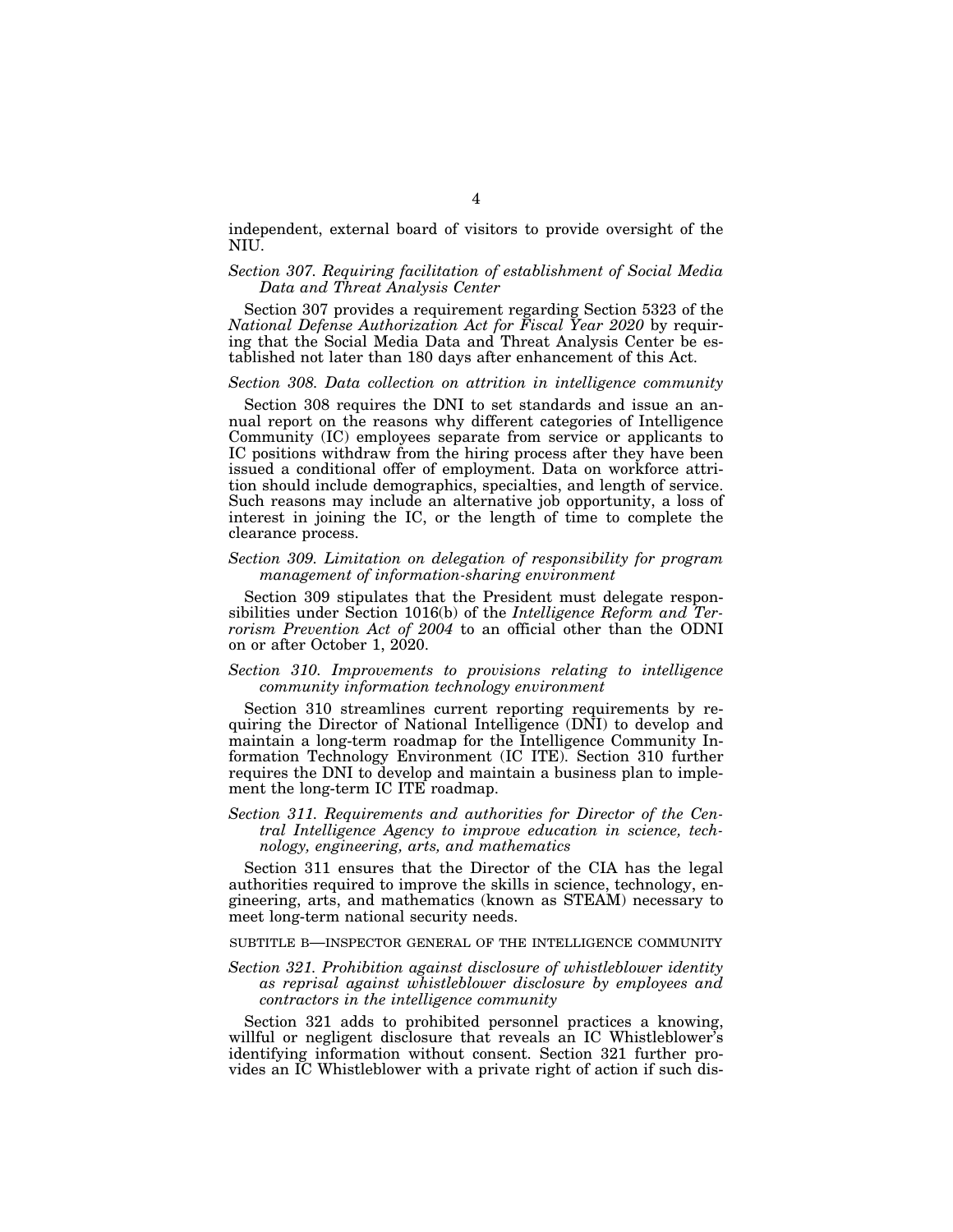closure is taken as a reprisal against the IC Whistleblower for bringing a complaint.

Section 322. Clarification of standards regarding whistleblower *complaints and information of urgent concern received by Inspector General of the Intelligence Community* 

Section 322 clarifies the definition of "urgent concern" regarding whistleblower complaints and ensures that the Inspector General of the Intelligence Community (IC IG) has authority over determining whether a matter falls within the "urgent concern" definition.

# *Section 323. Clarification regarding submittal of complaints and information by whistleblowers in the intelligence community to Congress*

Section 323 clarifies that IC Whistleblowers can give their complaints to the intelligence committees—as long as the complaint is provided to both Chairman and Vice Chairman or Ranking Member or designated nonpartisan staff—regardless of whether they are determined to be urgent concerns. Section 323 further provides new security protocols in the instances where complaints include classified information.

## *Section 324. Limitation on sharing of intelligence community whistleblower complaints with persons named in such complaints*

Section 324 prohibits Federal government agents and employees from sharing an IC Whistleblower complaint that has been submitted to an IC element's IG with a named subject of the complaint, unless the IC Whistleblower provides written consent or information sharing is required as part of the investigation. Section 324 further provides that any violation is subject to criminal fines and/or two-year imprisonment and requires notification to the congressional intelligence committees.

## SUBTITLE C—REPORTS AND ASSESSMENTS PERTAINING TO THE INTELLIGENCE COMMUNITY

*Section 331. Assessment by the Comptroller General of the United States on efforts of the Intelligence Community and the Department of Defense to identify and mitigate risks posed to the Intelligence Community and the Department of Defense by the use of direct-to-consumer genetic testing by the Government of the People's Republic of China* 

Section 331 directs the Comptroller General to assess efforts in the IC and Department of Defense (DoD) to identify and mitigate the risks posed to the IC and DoD by direct-to-consumer genetic testing by the Government of the People's Republic of China. Section 331 further requires the report to include key national security risks and vulnerabilities, an assessment of the IC's and DoD's identification and mitigation of such risks and vulnerabilities, and recommendations for the IC and DoD to improve identification and mitigation of such risks and vulnerabilities.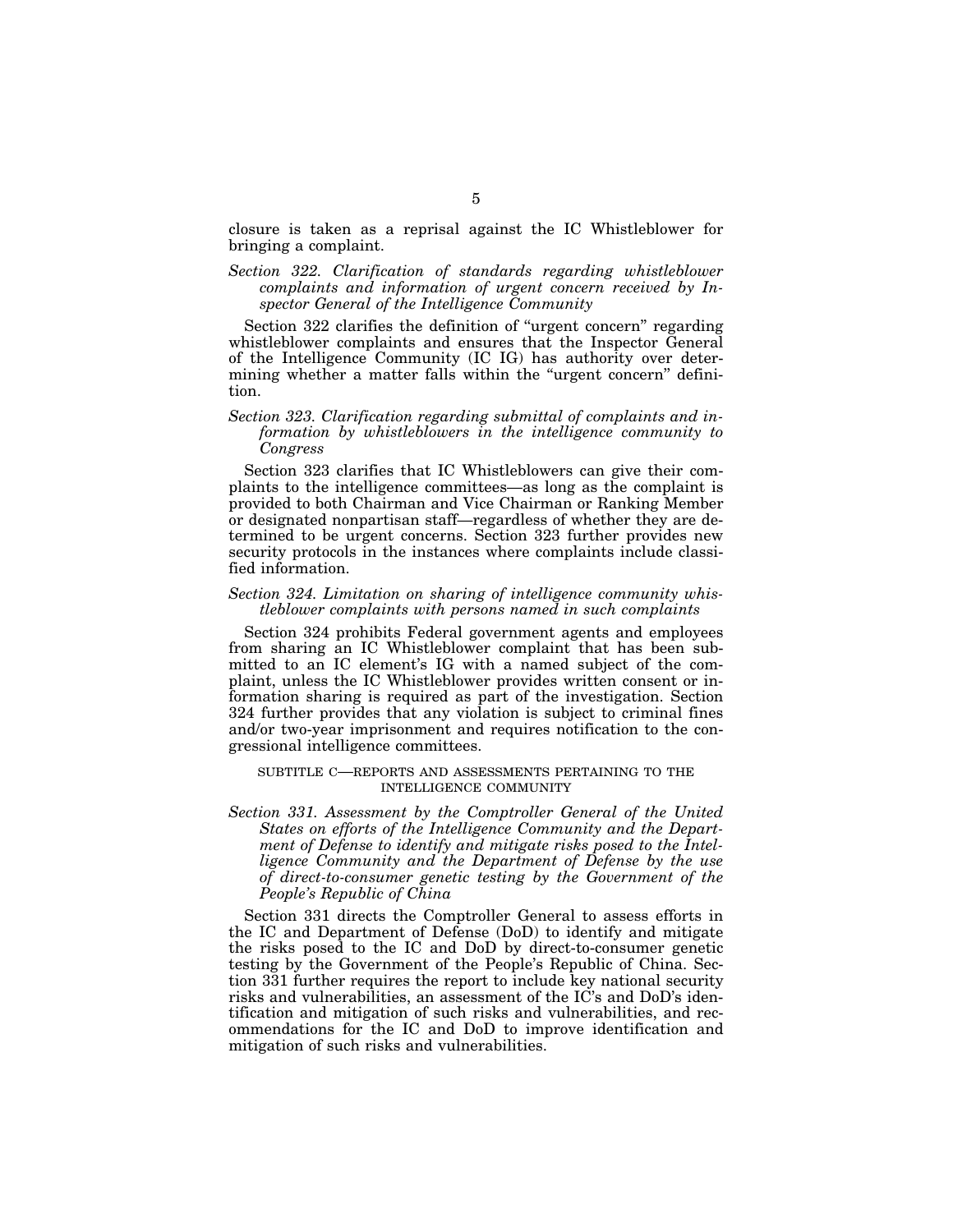# *Section 332. Report on use by intelligence community of hiring flexibilities and expedited human resources practices to assure quality and diversity in the workforce of the intelligence community*

Section 332 requires the DNI to submit a report describing how IC elements are exercising hiring flexibilities and expedited human resources practices afforded under 5 U.S.C. § 3326 and related regulations, including the identification of any obstacles encountered by the IC in exercising such authorities.

#### *Section 333. Report on signals intelligence priorities and requirements*

Section 333 requires the DNI to submit a report detailing signals intelligence priorities and requirements subject to Presidential Policy Directive-28 that stipulates ''why, whether, when, and how the United States conducts signals intelligence activities.'' This report shall be submitted in unclassified form, but may include a classified annex.

## *Section 334. Assessment of demand for student loan repayment program benefit*

Section 334 requires the head of each IC element to calculate the number of personnel who qualify for a student loan repayment program benefit, and compare it to the number of personnel who apply for such a benefit. The information provided will include recommendations for how to optimize participation and enhance the effectiveness of the benefit as a retention tool, to identify any shortfall in funds or authorities needed to provide such benefit, and to include such materials with the budget request for Fiscal Year 2022.

## *Section 335. Assessment of intelligence community demand for child care*

Section 335 requires the DNI in coordination with the heads of other IC elements to provide a report that includes: a calculation of the total annual demand for child care by employees at NSA, NGA, DIA, NRO, CIA, and ODNI; an identification of any shortfalls between demand and the child care support by these IC elements; an assessment of options for addressing any such shortfall; an identification of the advantages, disadvantages, security requirements, and costs associated with each option; a plan to meet, within five years after the date of the report, the demand for childcare, and an assessment of specific considerations that impact the alternatives available to these IC elements.

#### *Section 336. Open source intelligence strategies and plans for the intelligence community*

Section 336 requires the DNI in coordination with the heads of each IC element, to conduct a survey of the open source intelligence requirements, goals, investments, and capabilities for each element of the IC and to evaluate the usability of the Open Source Enterprise (OSE). Based on such findings, it further mandates the DNI shall develop, in coordination with the heads of each IC element, a strategy for open source intelligence collection, analysis, and production across the IC; create a plan for improving usability of the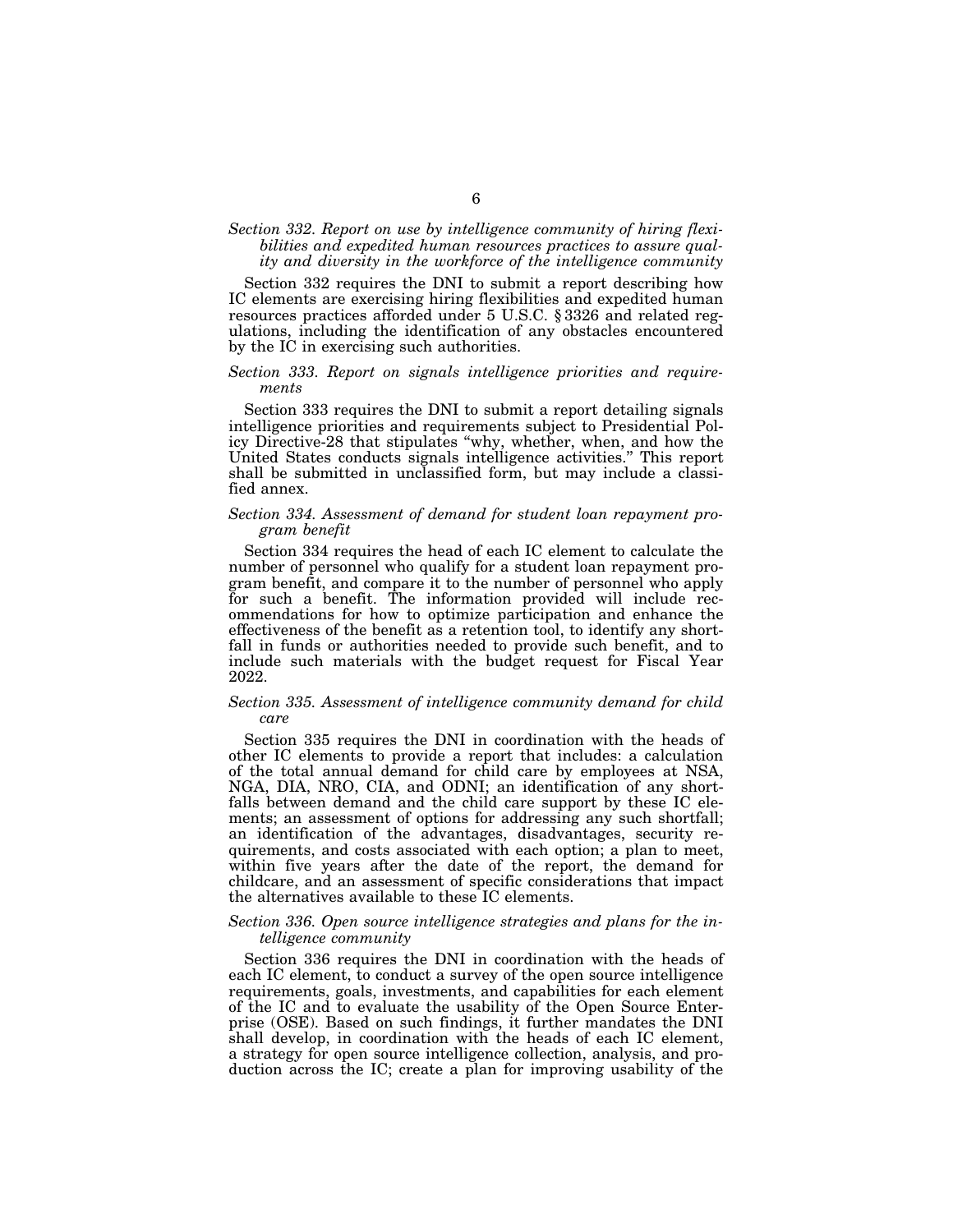OSE; and conduct a risk and benefit analysis of creating an independent open source center.

Using the findings above, Section 336 further requires the DNI to develop a plan for a centralized data repository of open source intelligence. Finally, it mandates the DNI develop a cost-sharing model that leverages the open source intelligence investments of each IC element for the beneficial use of the entire IC. It also requires the heads of ODNI, CIA, DIA, NGA, and NSA to jointly brief the congressional intelligence committees on the progress developing the aforementioned plans.

#### *Section 337. Plan for establishing an element of the intelligence community within the United States Space Force*

Section 337 requires the DNI and the Under Secretary of Defense for Intelligence and Security, in coordination with the Secretary of the Air Force and the Chief of Space Operations, to submit a plan for establishing an element of the IC within the United States Space Force.

#### TITLE IV—SECURITY CLEARANCES AND TRUSTED WORKFORCE

## *Section 401. Exclusivity, consistency, and transparency in security clearance procedures, and right to appeal*

Section 401 requires the Executive Branch to publish adjudicative guidelines for determining eligibility to access classified information and makes these guidelines the exclusive basis for granting, denying, and revoking clearances in order to increase transparency and accountability, and ensure due process. Section 401 further codifies the right of government employees to appeal unfavorable eligibility determinations to an agency-level panel. Section 401 also creates a higher level review by a government-wide appeals panel, chaired by the DNI as the government's Security Executive Agent, to review certain agency-level panel determinations involving allegations of constitutional violations or discrimination. This DNI-led panel can remand decisions to the employing agency for reevaluation if the panel finds valid cause.

#### *Section 402. Establishing process parity for security clearance revocations*

Section 402 requires an agency, in justifying an adverse security clearance or access determination against a whistleblower, to demonstrate by clear and convincing evidence that the agency would have made the same security clearance or access determination in the absence of the whistleblower's disclosure. Section 402 establishes parity in the legal standards applied to IC Whistleblower matters.

#### *Section 403. Federal policy on sharing of derogatory information pertaining to contractor employees in the trusted workforce*

Section 403 requires the DNI to issue a policy within 180 days of enactment that facilitates sharing of derogatory information the government obtains on cleared contractors (along with any mitigation measures put in place) with Federal contractor employers' chief security officers, to help companies maintain robust insider threat programs. The policy must comport with privacy rights,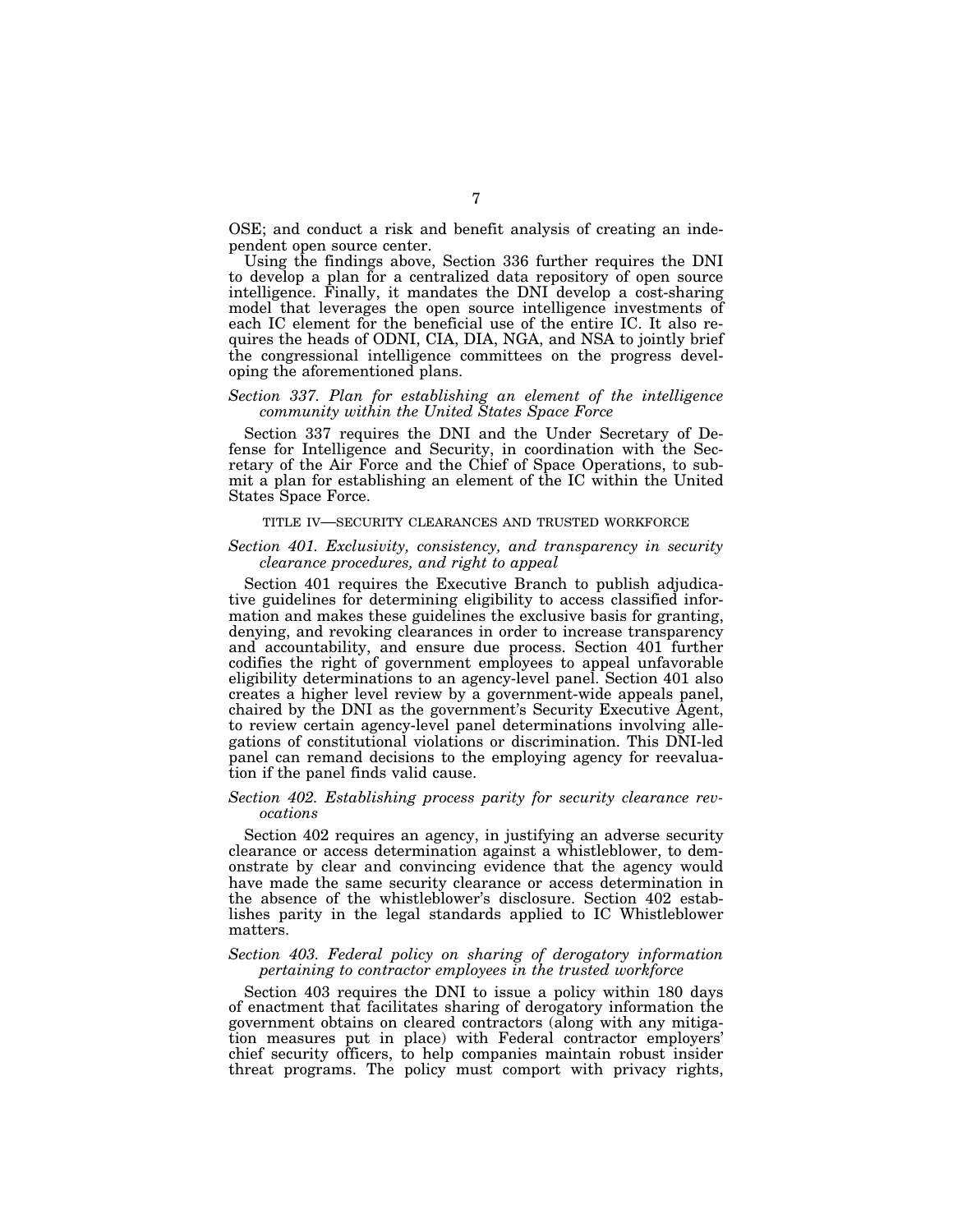allow individuals to verify the information, and stipulate that such sharing is only for purposes of security risk mitigation.

#### TITLE V—REPORTS AND OTHER MATTERS

#### *Section 501. Secure and trusted technology*

Section 501 establishes a Communications Technology Security and Innovation Fund to support the development and deployment of open standards-based compatible, interoperable equipment for fifth-generation wireless networks to create a more secure and diverse telecommunications vendor market. It also establishes a Multilateral Telecommunications Security Fund to support the adoption of secure and trusted communications technologies in key markets globally. Section 501 authorizes up to \$750,000,000 for each fund and requires the administrators of each fund to provide annual reports to Congress detailing the use of proceeds.

Section 501 further requires the DNI to submit a report on political influence by adversarial nations within international forums that set standards for fifth-generation and future generations of wireless networks, including International Telecommunication Union (ITU), International Organization for Standardization (ISO), Inter-American Telecommunication Commission (CITEL), and 3rd Generation Partnership Project (3GPP). Section 501 also requires the DNI and Secretary of Defense to jointly submit a report on developing federal wireless network testbeds for development of fifthgeneration technologies for U.S. military and dual-use applications using open interface standards-based compatible, interoperable equipment. This report should include an assessment of efforts by foreign governments to build wireless network testbeds for virtualized telecommunication technologies. Both reports shall be in unclassified form with a classified annex, if required.

## *Section 502. Report on attempts by foreign adversaries to build telecommunications and cybersecurity equipment and services for, or to provide such equipment and services to, certain allies of the United States*

Section 502 requires the CIA, NSA, and DIA to submit to the congressional intelligence and armed services committees a joint report that describes the United States intelligence sharing and military posture in Five Eyes countries that currently have or intend to use adversary telecommunications or cybersecurity equipment, especially as provided by China or Russia, with a description of potential vulnerabilities of that information and assessment of mitigation options.

## *Section 503. Report on threats posed by use by foreign governments and entities of commercially available cyber intrusion and surveillance technology*

Section 503 requires the DNI to submit a report to the congressional intelligence committees on the threats posed by foreign governments and foreign entities using and appropriating commercially available cyber intrusion and other surveillance technology.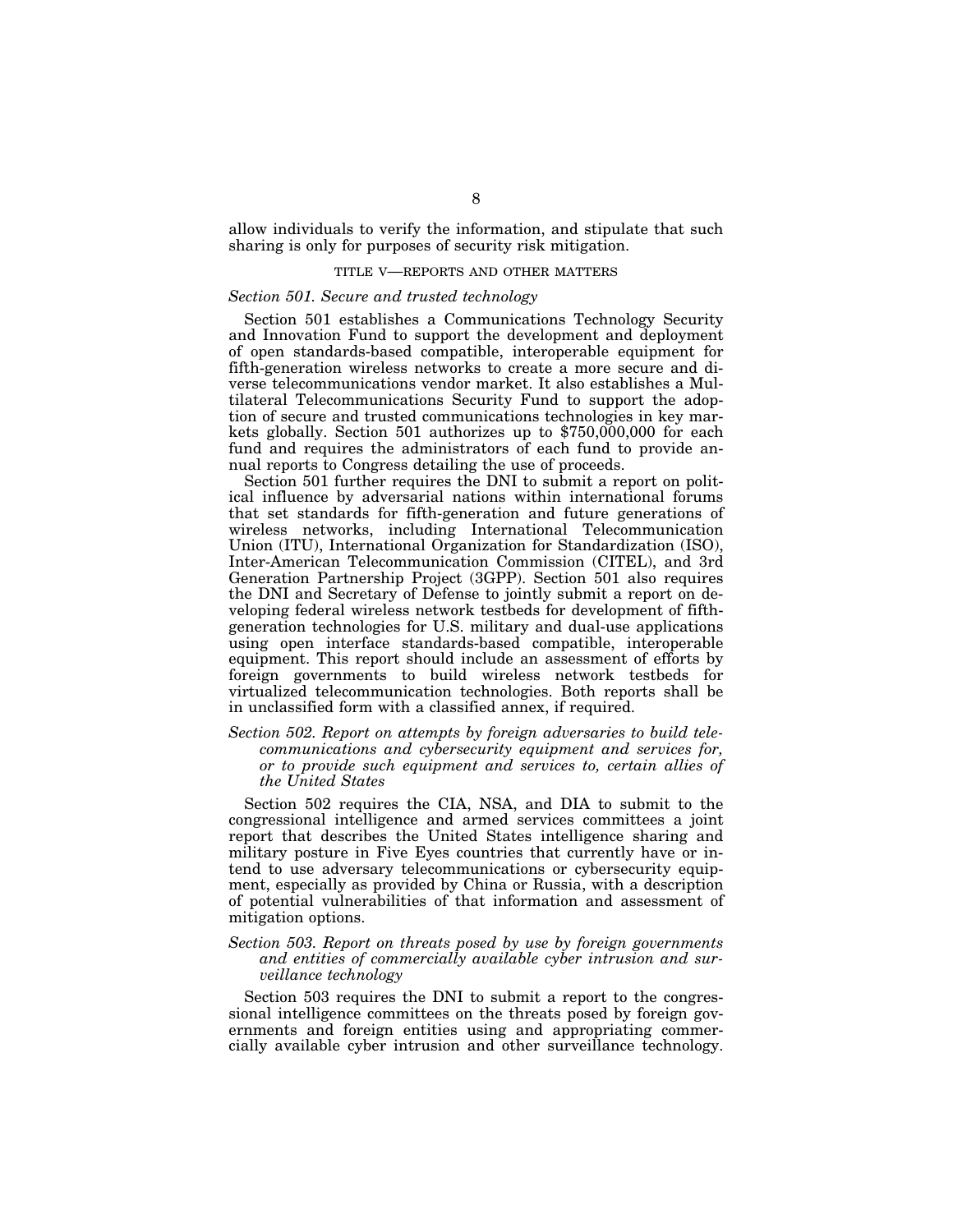# *Section 504. Reports on recommendation of the Cyberspace Solarium Commission*

Section 504 requires the ODNI, Department of Homeland Security (acting through the Under Secretary of Homeland Security for Intelligence and Analysis), Department of Energy (acting through the Director of Intelligence and Counterintelligence of the Department of Energy), Department of Commerce, and DoD to report to Congress their assessment of the recommendations submitted by the Cyberspace Solarium Commission pursuant to Section 1652(j) of the *John S. McCain National Defense Authorization Act (NDAA) for Fiscal Year 2019*, and to describe actions that each agency expects to take to implement these recommendations.

# *Section 505. Assessment of critical technology trends relating to artificial intelligence, microchips, and semiconductors and related supply chains*

Section 505 requires the DNI to complete an assessment of export controls related to artificial intelligence (AI), microchips, advanced manufacturing equipment, and other AI-enabled technologies, including the identification of opportunities for further cooperation with international partners.

## *Section 506. Duty to report counterintelligence threats to campaigns*

Section 506 requires that Federal presidential campaigns must report to the Federal Bureau of Investigation (FBI) within one week any offers to contribute, donate, expend, disburse, or solicit as prohibited under 50 U.S.C. § 30121 by the following individuals: a foreign principal as defined in the Foreign Agent Registration Act; a person acting at the direction of a foreign principal; or a person included in the list of specially designated nationals or blocked person by the Treasury Department's Office of Foreign Asset Control. Section 506 further requires Federal campaigns to establish a policy to retain and preserve records related to reportable foreign contacts for not less than three years, and enacts criminal penalties for willful violations of this section.

# *Section 507. Combating Chinese influence operations in the United States and strengthening civil liberties protections*

Section 507 provides additional requirements to annual reports in 50 U.S.C. § 3237(B) on Influence Operations and Campaigns in the United States by the Chinese Communist Party (CCP) by mandating an identification of influence operations by the CCP against the science and technology sector in the United States. Section 507 also requires the FBI to create a plan, in consultation with stakeholders outside the Intelligence Community to increase public awareness and detection of influence activities by the CCP. Finally, Section 507 requires the FBI, in consultation with the Assistant Attorney General for the Civil Rights and the Chief Privacy and Civil Liberties Officer of the Department of Justice, to develop recommendations to strengthen relationships with communities targeted by the CCP and to build trust with such communities through local and regional grassroots outreach.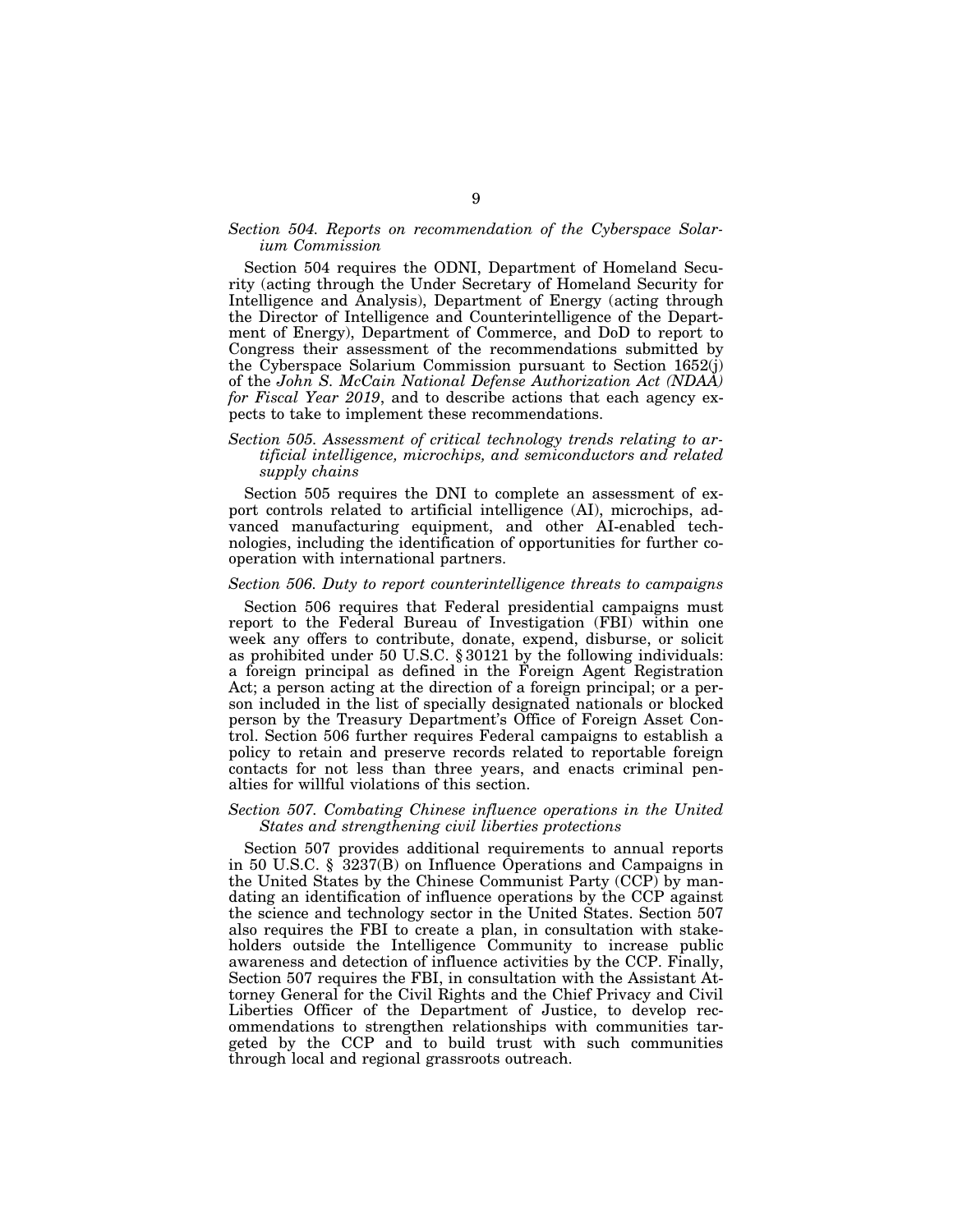#### *Section 508. Annual report on corrupt activities of senior officials of the Chinese Communist Party*

Section 508 requires the CIA, in coordination with the Department of Treasury's Office of Intelligence and Analysis and the FBI, to submit to designated congressional committees annually through 2025 a report that describes and assesses the wealth and corruption of senior officials of the Chinese Communist Party (CCP), as well as targeted financial measures, including potential targets for sanctions designation. Section 508 further expresses the Sense of Congress that the United States should undertake every effort and pursue every opportunity to expose the corruption and illicit practices of senior officials of the CCP, including President Xi Jinping.

#### *Section 509. Report on corrupt activities of Russian and other Eastern European oligarchs*

Section 509 requires the CIA, in coordination with the Department of the Treasury's Office of Intelligence and Analysis and the FBI, to submit to designated congressional committees and the Under Secretary of State for Public Diplomacy, a report that describes the corruption and corrupt or illegal activities among Russian and other Eastern European oligarchs who support the Russian government and Russian President Vladimir Putin, and the impact of those activities on the economy and citizens of Russia. Section 509 further requires the CIA, in coordination with the Department of Treasury's Office of Intelligence and Analysis, to describe potential sanctions that could be imposed for such activities.

## *Section 510. Report on biosecurity risk and disinformation by the Chinese Communist Party and the Government of the People's Republic of China*

Section 510 requires the DNI to submit to the designated congressional committees a report identifying whether and how CCP officials and the Government of the People's Republic of China may have sought to suppress or exploit for national advantage information regarding the novel coronavirus pandemic, including specific related assessments. Section 510 further provides that the report shall be submitted in unclassified form, but may have a classified annex.

#### *Section 511. Report on effect of lifting of United Nations arms embargo on Islamic Republic of Iran*

Section 511 requires the DIA to submit to designated congressional committees a report on the Government of the Islamic Republic of Iran's plans to acquire military arms if the United Nations Security Council's resolutions' ban on arms transfers to or from the Government of the Islamic Republic of Iran is lifted, as well as the effects such arms acquisitions may have on regional security and stability.

#### *Section 512. Report on Iranian activities relating to nuclear nonproliferation*

Section 512 directs the DNI to submit a report on any relevant activities relating to nuclear weapons research and development by the Islamic Republic of Iran and any relevant efforts to afford or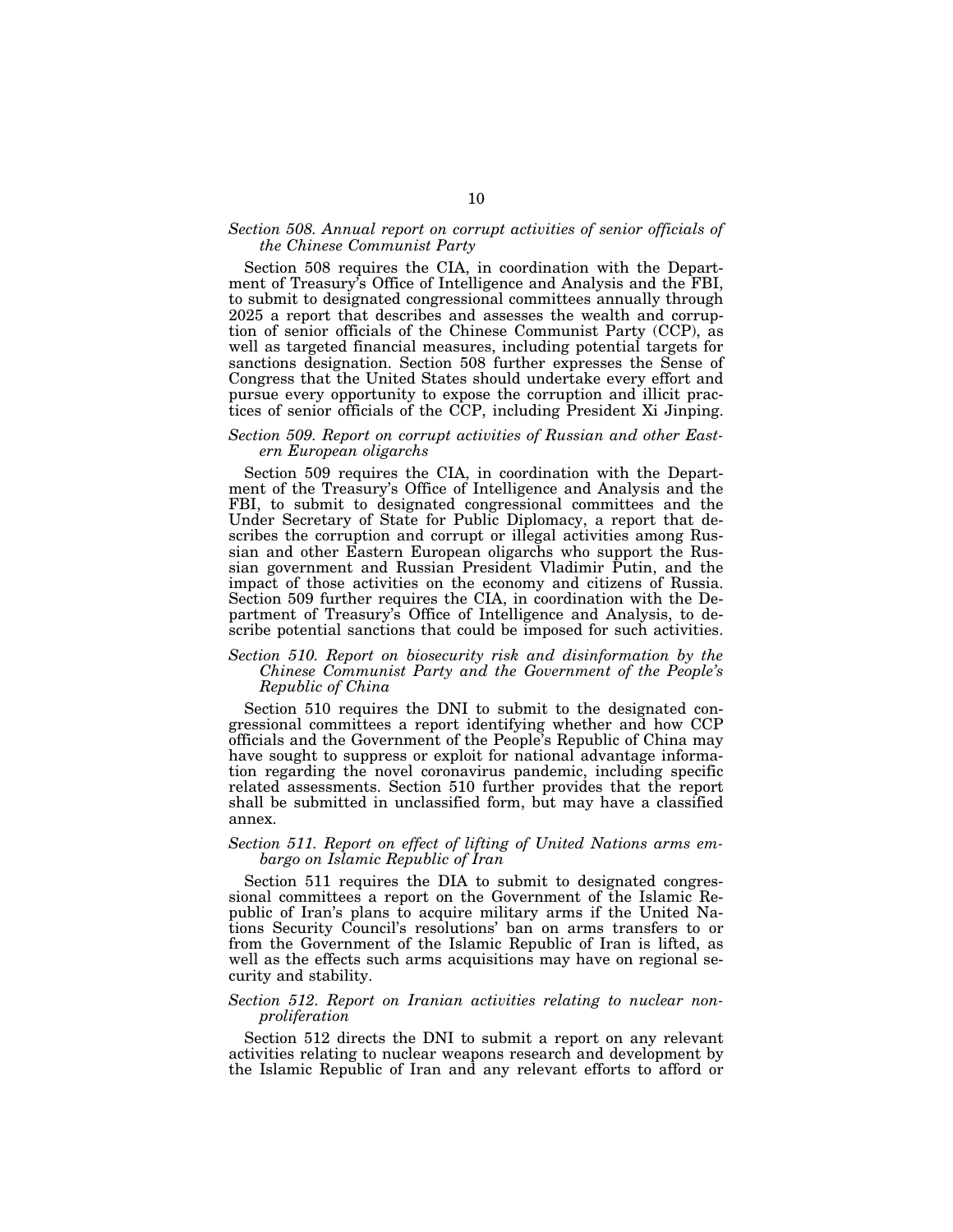deny international access to related facilities in accordance with international non-proliferation agreements.

#### *Section 513. Sense of Congress on Third Option Foundation*

Section 513 expresses the sense of Congress that the Third Option Foundation's work on behalf of the CIA's special operations community and their families is invaluable, such that the Director of the CIA should work with the Foundation to implement section 6412 of the *Damon Paul Nelson and Matthew Young Pollard Intelligence Authorization Act for Fiscal Years 2018, 2019, and 2020*, which provided special rules for certain monthly workers' compensation payments and other payments to CIA personnel.

## COMMITTEE COMMENTS

## *Equitable Treatment of Relocation Costs for Intelligence Community Civilians*

As demonstrated in The Intelligence Community Workforce Agility Protection Act of 2020, S. 3675, introduced by Senators Burr and Warner, the Committee strongly supports IC personnel who must make a permanent change of station to accept an IC position. The Committee recognizes such relocations pose significant financial hardships for the IC civilians who move their families to serve their country. Current law provides military members with exemptions from effective tax penalties for such relocations, but IC civilians have no similar exemptions, thus undermining the IC's ability to recruit and maintain a highly qualified and motivated workforce. The Intelligence Community Workforce Agility Protection Act of 2020 would provide equitable tax treatment for IC civilians who are subject to similar permanent change of station orders. The Committee looks forward to expeditious congressional action on this matter.

#### *Advanced Aerial Threats*

The Committee supports the efforts of the Unidentified Aerial Phenomenon Task Force at the Office of Naval Intelligence to standardize collection and reporting on unidentified aerial phenomenon, any links they have to adversarial foreign governments, and the threat they pose to U.S. military assets and installations. However, the Committee remains concerned that there is no unified, comprehensive process within the Federal Government for collecting and analyzing intelligence on unidentified aerial phenomena, despite the potential threat. The Committee understands that the relevant intelligence may be sensitive; nevertheless, the Committee finds that the information sharing and coordination across the Intelligence Community has been inconsistent, and this issue has lacked attention from senior leaders.

Therefore, the Committee directs the DNI, in consultation with the Secretary of Defense and the heads of such other agencies as the Director and Secretary jointly consider relevant, to submit a report within 180 days of the date of enactment of the Act, to the congressional intelligence and armed services committees on unidentified aerial phenomena (also known as ''anomalous aerial vehicles''), including observed airborne objects that have not been identified.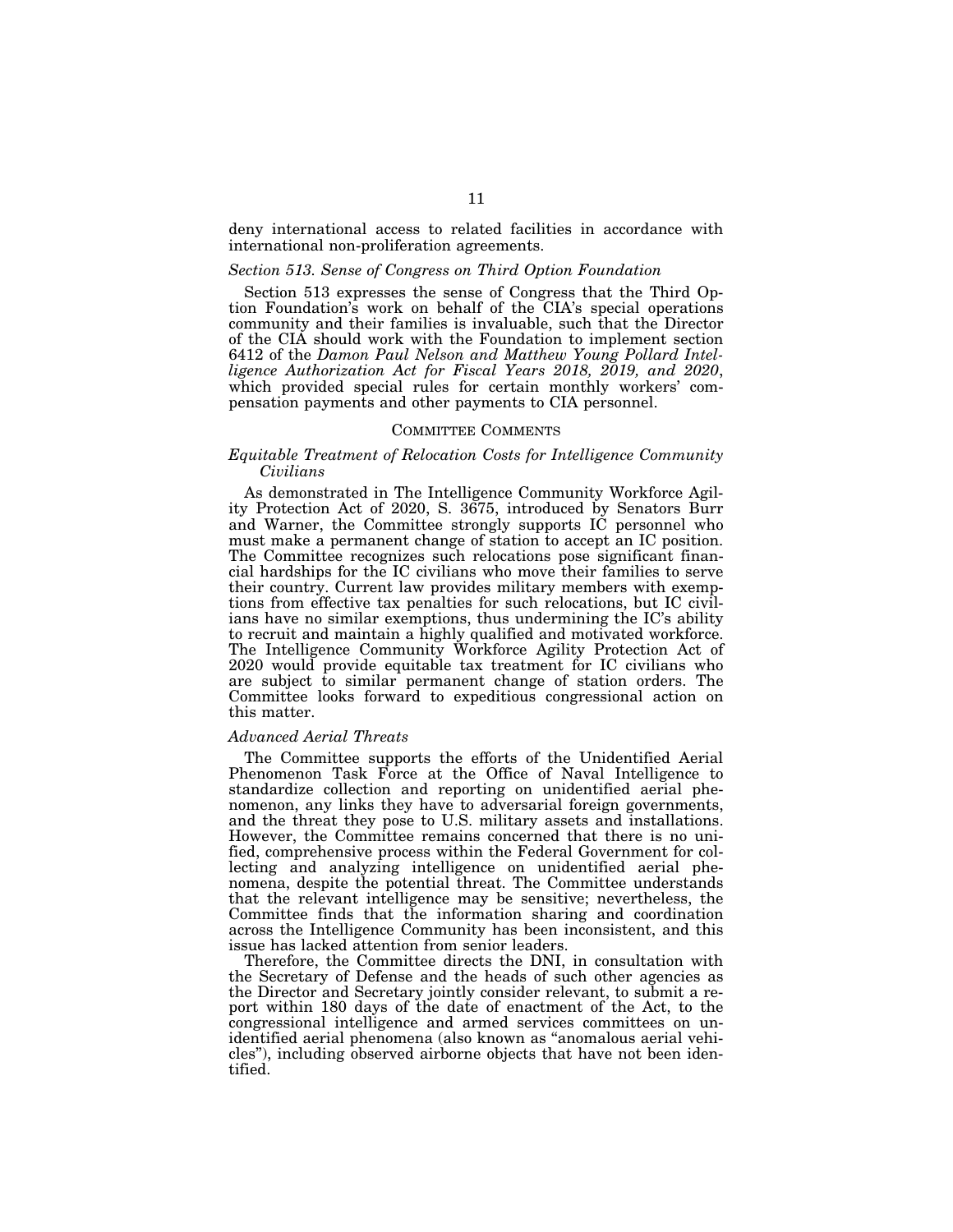The Committee further directs the report to include:

1. A detailed analysis of unidentified aerial phenomena data and intelligence reporting collected or held by the Office of Naval Intelligence, including data and intelligence reporting held by the Unidentified Aerial Phenomena Task Force;

2. A detailed analysis of unidentified phenomena data collected by:

a. geospatial intelligence;

b. signals intelligence;

c. human intelligence; and

d. measurement and signals intelligence;

3. A detailed analysis of data of the FBI, which was derived from investigations of intrusions of unidentified aerial phenomena data over restricted United States airspace;

4. A detailed description of an interagency process for ensuring timely data collection and centralized analysis of all unidentified aerial phenomena reporting for the Federal Government, regardless of which service or agency acquired the information;

5. Identification of an official accountable for the process described in paragraph 4;

6. Identification of potential aerospace or other threats posed by the unidentified aerial phenomena to national security, and an assessment of whether this unidentified aerial phenomena activity may be attributed to one or more foreign adversaries;

7. Identification of any incidents or patterns that indicate a potential adversary may have achieved breakthrough aerospace capabilities that could put United States strategic or conventional forces at risk; and

8. Recommendations regarding increased collection of data, enhanced research and development, and additional funding and other resources.

The report shall be submitted in unclassified form, but may include a classified annex.

# *Coordination of Security for Domestic Military Installations and Other Facilities*

The Committee is concerned that, as a result of several recent incidents of attempted unauthorized access to Naval Air Station Key West and Fort Story, Virginia by Chinese nationals, several security vulnerabilities have been discovered. Foreign adversaries may be systematically probing military installations and facilities, and it is important that the Department of Defense take responsibility for ensuring security measures are adequate, unauthorized accesses are tracked, and uniform reporting requirements for attempted unauthorized accesses are established.

Therefore, the Committee directs the Under Secretary of Defense for Intelligence and Security (USD(I&S)), in coordination with the DNI and the Director of the FBI, to establish within the Office of the USD(I&S) a designee responsible for coordination of security for domestic military installations and other domestic military facilities. Specifically, the designee's responsibilities shall include tracking unauthorized incursions into domestic military installations and facilities and attempts at such incursions.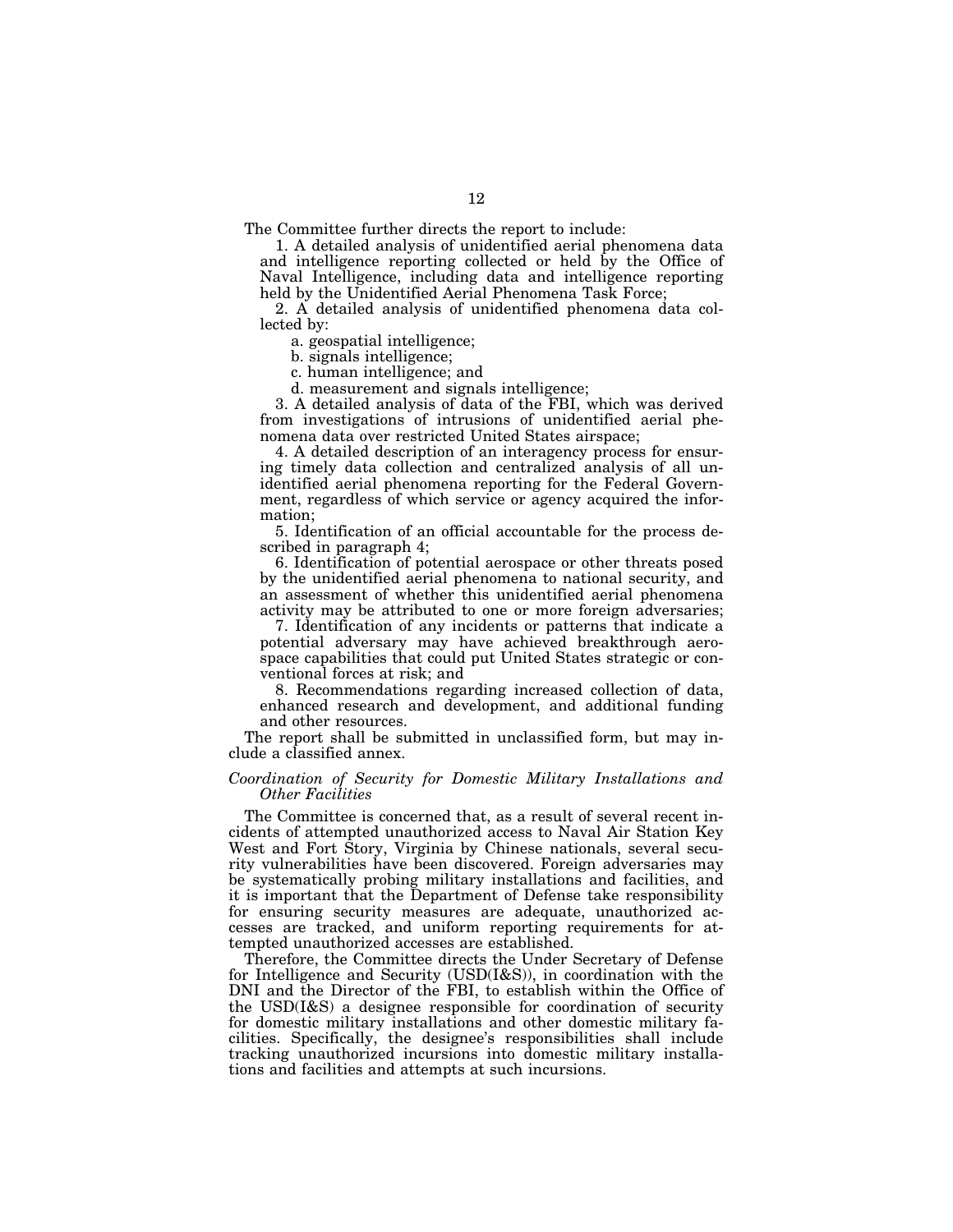The Committee further directs that, within 180 days of enactment of this Act, such individual shall develop a strategy for security and counterintelligence collection that defines the capability requirements, responsibilities, and processes for security and counterintelligence for domestic military installations and other domestic military facilities. In addition, not less frequently than once each year, the Under Secretary shall, in consultation with the heads of other appropriate elements of the DoD and the IC, brief the intelligence and armed services committees on the:

1. Activities of the designee; and

2. Current and anticipated trends and developments in connection with security for domestic military installations and other domestic military facilities.

# *Processing, Exploitation, and Dissemination Modernization and Integration Efforts of the Algorithmic Warfare Cross-functional Team of the Department of Defense*

The Committee is concerned with the intelligence silos that have resulted from isolated procurement programs that store data in individual repositories, each with its own set of cataloging procedures and proprietary technologies. This, in turn, potentially limits advantageous communications among databases, causes vital intelligence to go undetected, and causes duplication of separately-located analysts' efforts in reviewing other, less vital, intelligence information.

Therefore, the Committee directs the head of the Algorithmic Warfare Cross-Functional Team, as established in the Department of Defense by memorandum dated April 26, 2017, to submit to the congressional intelligence and armed services committees within 180 days of enactment of the Act, a report that includes:

1. Recommendations for the delineation of efforts between the Team and the Joint Artificial Intelligence Center, especially with respect to data labeling, testing and evaluation;

2. Recommendations for resource sharing across the intelligence community for test and evaluation as Project Maven transitions its independent lines of effort;

3. The plan of the Team to integrate unsupervised artificial intelligence algorithms (e.g., algorithms that learn from data without being trained, allowing the artificial intelligence to self-improve) into Project Maven;

4. The plan of the Team to incorporate independent data repositories located across the intelligence community, irrespective of the element providing the data or the domain they are resident to, into Project Maven; and

5. The plan of the Team to ensure that development of Processing, Exploitation, and Dissemination technology that will facilitate and enhance the capability of analysts to rapidly search across near real-time sensors, leverage historical data, and identify valuable intelligence is incorporated into the Defense Intelligence Agency Machine-assisted Analytic Rapid-repository System.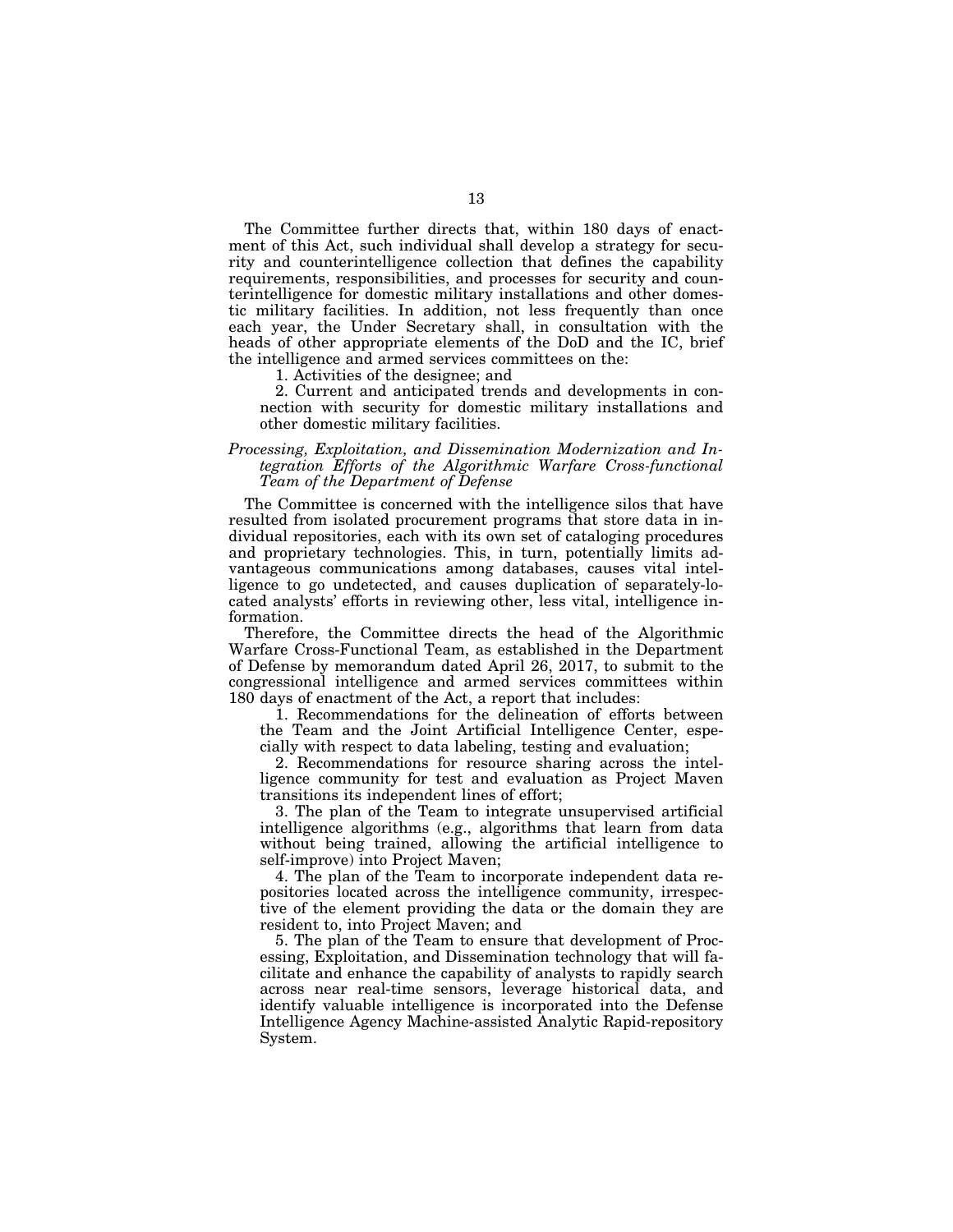# *Plan for Assessing Government Agency Counterintelligence Programs*

Adversary intelligence and security service efforts to monitor, access, penetrate, and/or manipulate government facilities, personnel, networks, and supply chains have become increasingly more sophisticated, as described in the National Counterintelligence Strategy of the United States. Many national security agencies, to include those in the DoD and IC, have mature and robust counterintelligence programs to preserve the integrity of their systems. However, many agencies' programs lag behind, either because they do not believe they are at risk or because of internal funding challenges. Therefore, the Committee directs the Director of the National Counterintelligence and Security Center to develop a plan within 90 days of enactment of this Act for assessing the effectiveness of all government agency counterintelligence programs. This plan should address the standards and methods of assessment that may apply for different categories of executive agencies; phasing of implementation over a five-year timeframe to cover all government counterintelligence; the periodicity for updated assessments; and annual costs to conduct these assessment and any recommendation for a cost recovery mechanism.

#### *Security Clearance Procedures and Rights to Appeal*

Section 401 of the Act provides appeal rights and procedures for security clearance eligibility determinations. This provision is not intended to impede agency decisions regarding access to classified information for a limited purpose or duration (e.g., regarding an election or one-time read-ins for a specific event or threat). The Committee does, however, expect agencies to keep Congress fully and currently informed of any limited purpose or duration grants of access. Finally, the Committee expects the DNI-level appeals panel to exercise judgment and review only those appeals that the panel concludes have evidentiary and jurisdictional merit.

#### *Supporting Industry during Coronavirus*

Congress passed the Coronavirus Aid, Relief, and Economic Security Act (CARES Act) in March 2020 to provide necessary assistance to the American economy during the coronavirus pandemic. An important element of that Act was Section 3610, which provided agencies authorities to modify contracts for companies supporting the government. This provision was critical to the defense industrial base. The Committee believes that consistent interpretation of Section 3610, particularly as it relates to work conducted at contractor facilities, cost reimbursement methodology, adjustments in payment plans, and adjustments in contract periods of performance, is essential to reducing uncertainty and sustaining a vibrant national security sector. The Committee looks forward to working with the IC elements in identifying if any additional authorities or resources are necessary and identifying lessons learned for any future national emergency.

#### *Efficient Use of Sensitive Compartmented Information Facilities*

The Committee is concerned that there are unnecessary challenges to the utilization of Sensitive Compartmented Information Facility (SCIF) spaces by multiple programs among IC and Depart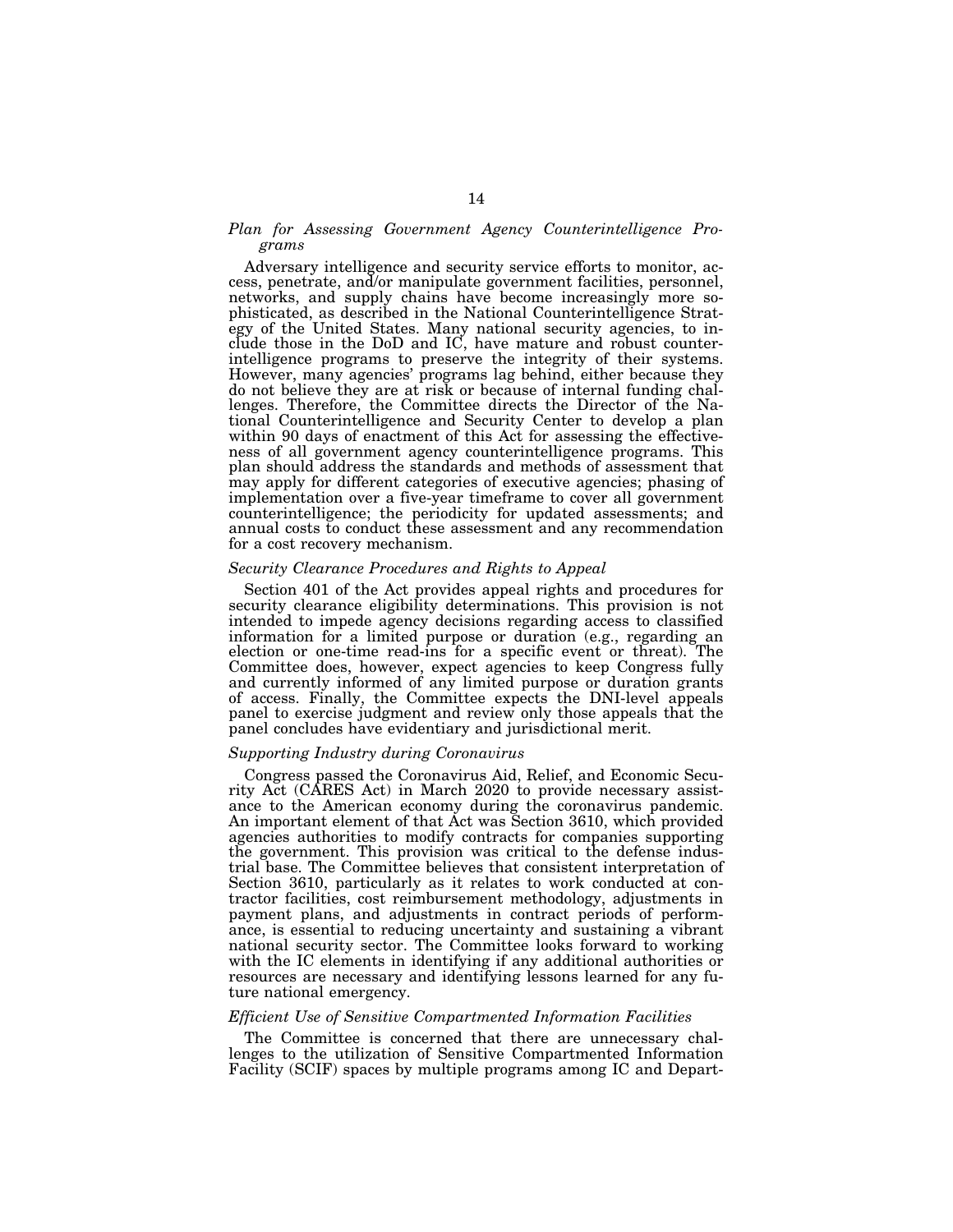ment of Defense components and their appropriately cleared government contractors. These challenges result in inefficient use of SCIFs and classified networks. The Committee finds that it is important to support collaboration and related efficiencies by sharing SCIF spaces.

Therefore, the Committee directs the DNI, in consultation with the Secretary of Defense, to issue, within 180 days after enactment of this Act, revised guidance authorizing and directing government agencies and their appropriately cleared contractors to process, store, use, and discuss sensitive compartmented information (SCI) at facilities previously approved to handle SCI, without need for further approval by agency or by site. This guidance shall apply to both IC-controlled access programs and DoD special access programs.

#### COMMITTEE ACTION

On June 3, 2020, a quorum being present, the Committee met to consider the bill and amendments. The Committee took the following actions:

#### *Votes on amendments to the committee bill and the classified annex*

By unanimous consent, the Committee made the Acting Chairman and Vice Chairman's bill, together with the classified annex for Fiscal Year 2021, the base text for purposes of amendment.

By voice vote, the Committee adopted *en bloc* three amendments to the classified annex, as follows:  $(1)$  a second-degree amendment by Acting Chairman Rubio; (2) an amendment by Acting Chairman Rubio; and (3) a second-degree amendment by Senator Sasse.

By voice vote, the Committee adopted *en bloc* five amendments to the bill, as follows: (1) an amendment by Senator Burr and cosponsored by Vice Chairman Warner, to improve provisions relating to the IC Information Technology Environment; (2) an amendment by Senator Risch and cosponsored by Senator King, to require reporting on Cyberspace Solarium Commission recommendations; (3) a second-degree amendment by Acting Chairman Rubio and cosponsored by Senators Risch, Blunt, Cotton, Cornyn, and Sasse, to improve Section 322; (4) an amendment by Senator Bennet and cosponsored by Vice Chairman Warner and Senators Cotton and Cornyn, to require an assessment of critical technology trends related to artificial intelligence; and (5) an amendment by Senator Cotton to require a report on Iranian activities relating to nuclear nonproliferation.

By voice vote, the Committee adopted an amendment by Senator Burr and cosponsored by Vice Chairman Warner, which provides the legal authorities required for the Director of the CIA to improve recruitment in the areas of science, technology, engineering, arts, and mathematics (known as STEAM) necessary to meet longterm national security needs.

By voice vote, the Committee adopted a second-degree amendment by Vice Chairman Warner and cosponsored by Senators Collins and Bennet, to an amendment by Vice Chairman Warner, and cosponsored by Senators Collins and Bennet, that requires Federal presidential campaigns to report to the FBI illegal offers of assistance by known foreign agents. The second-degree amendment exempted unpaid volunteers from such reporting requirements and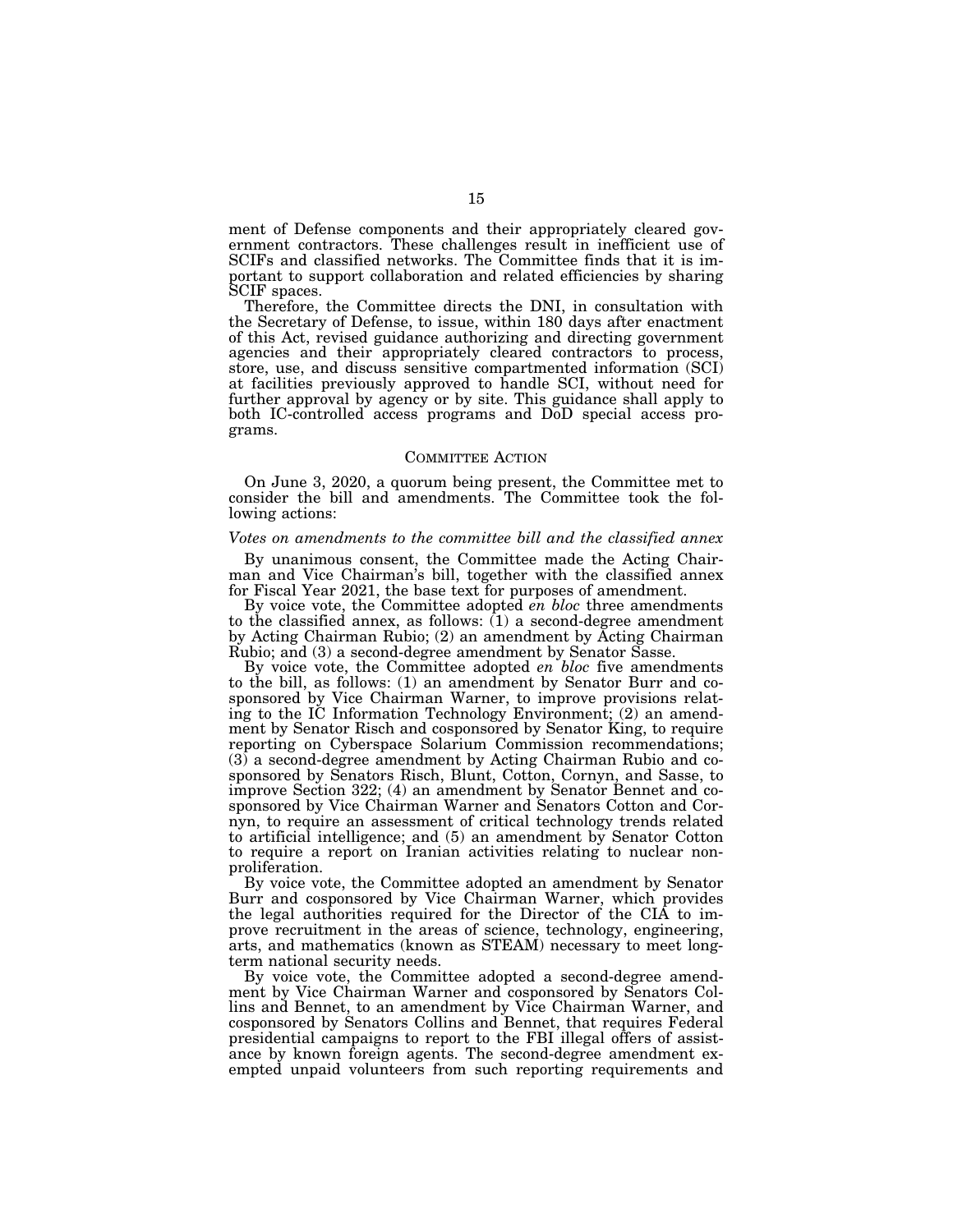reduced the criminal penalties. By a vote of 8 ayes and 7 noes, the Committee adopted the amendment by Vice Chairman Warner, and cosponsored by Senators Collins and Bennet, as modified by the second-degree amendment. The votes in person were as follows: Acting Chairman Rubio—no; Senator Burr—no; Senator Risch—no; Senator Collins—aye; Senator Blunt—no; Senator Cotton—no; Senator Cornyn—no; Senator Sasse—no; Vice Chairman Warner—aye; Senator Feinstein—aye; Senator Wyden—aye; Senator Heinrich aye; Senator King—aye; Senator Harris—aye; and Senator Bennet—aye.

By a vote of 7 ayes and 8 noes, the Committee did not adopt an amendment by Senator Wyden to establish the DNI as the Executive Agent for Federal government-wide declassification processes and requirements. The votes in person were as follows: Acting Chairman Rubio—no; Senator Burr—no; Senator Risch—no; Senator Collins—no; Senator Blunt—no; Senator Cotton—no; Senator Cornyn—no; Senator Sasse—no; Vice Chairman Warner—aye; Senator Feinstein—aye; Senator Wyden—aye; Senator Heinrich—aye; Senator King—aye; Senator Harris—aye; and Senator Bennet aye.

#### *Votes to report the committee bill*

On June 3, 2020, the Committee voted to report the bill, as amended, by a vote of 14 ayes and one no. The votes in person or by proxy were as follows: Acting Chairman Rubio—aye; Senator Burr—aye; Senator Risch—aye; Senator Collins—aye; Senator Blunt—aye; Senator Cotton—aye; Senator Cornyn—aye; Senator Sasse—aye; Vice Chairman Warner—aye; Senator Feinstein—aye; Senator Wyden—no; Senator Heinrich—aye; Senator King—aye; Senator Harris—aye; and Senator Bennet—aye.

By unanimous consent, the Committee authorized the staff to make technical and conforming changes to the bill and classified annex.

#### COMPLIANCE WITH RULE XLIV

Rule XLIV of the Standing Rules of the Senate requires publication of a list of any ''congressionally directed spending item, limited tax benefit, and limited tariff benefit'' that is included in the bill or the committee report accompanying the bill. Consistent with the determination of the Committee not to create any congressionally directed spending items or earmarks, none have been included in the bill, the report to accompany it, or the classified schedule of authorizations. The bill, report, and classified schedule of authorizations also contain no limited tax benefits or limited tariff benefits.

#### ESTIMATE OF COSTS

Pursuant to paragraph  $11(a)(3)$  of rule XXVI of the Standing Rules of the Senate, the Committee deems it impractical to include an estimate of the costs incurred in carrying out the provisions of this report due to the classified nature of the operations conducted pursuant to this legislation. On June 8, 2020, the Committee transmitted this bill to the Congressional Budget Office and requested an estimate of the costs incurred in carrying out the unclassified provisions.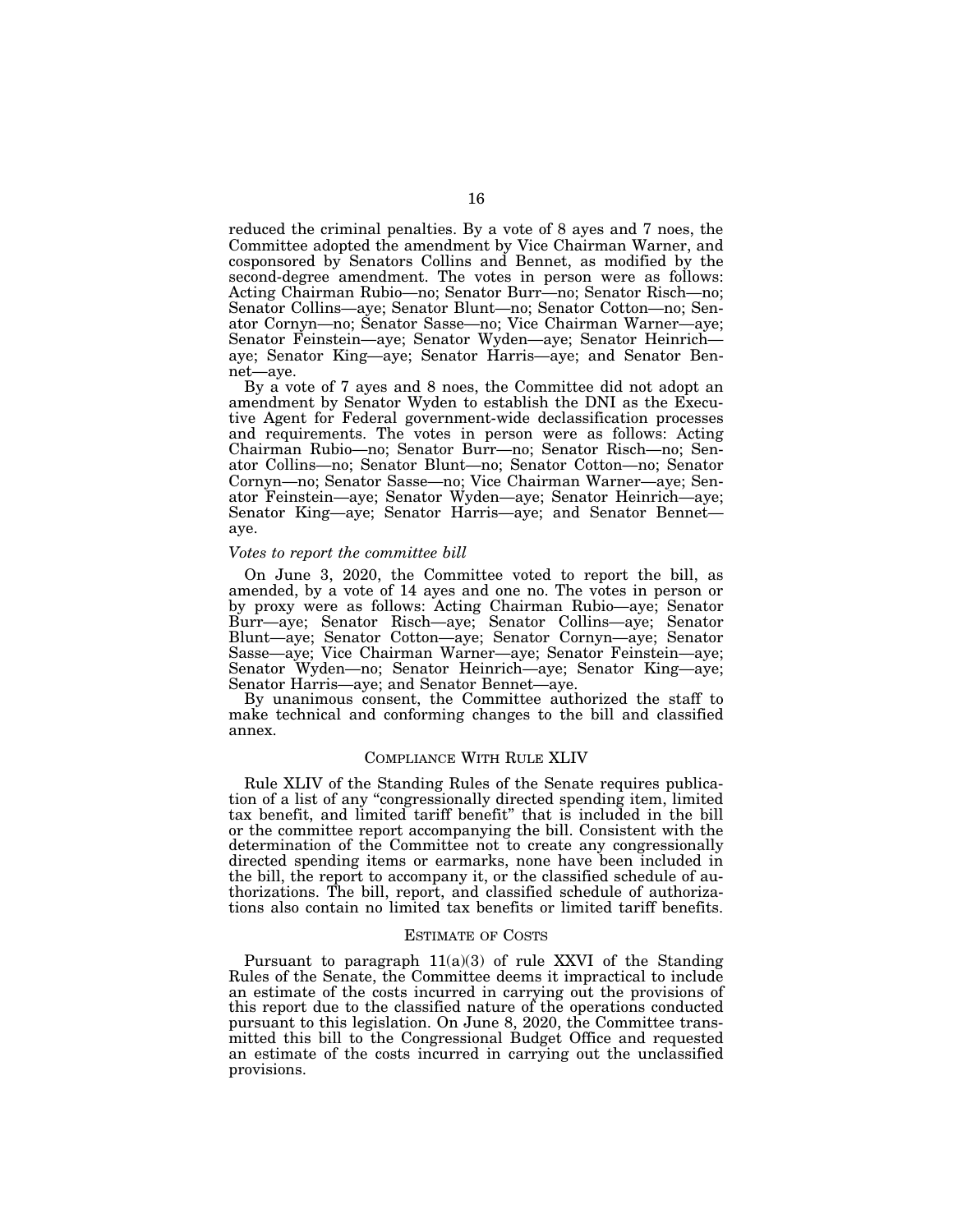# EVALUATION OF REGULATORY IMPACT

In accordance with paragraph 11(b) of rule XXVI of the Standing Rules of the Senate, the Committee finds that no substantial regulatory impact will be incurred by implementing the provisions of this legislation.

# CHANGES TO EXISTING LAW

In compliance with paragraph 12 of rule XXVI of the Standing Rules of the Senate, the Committee finds that it is necessary to dispense with the requirement of paragraph 12 to expedite the business of the Senate.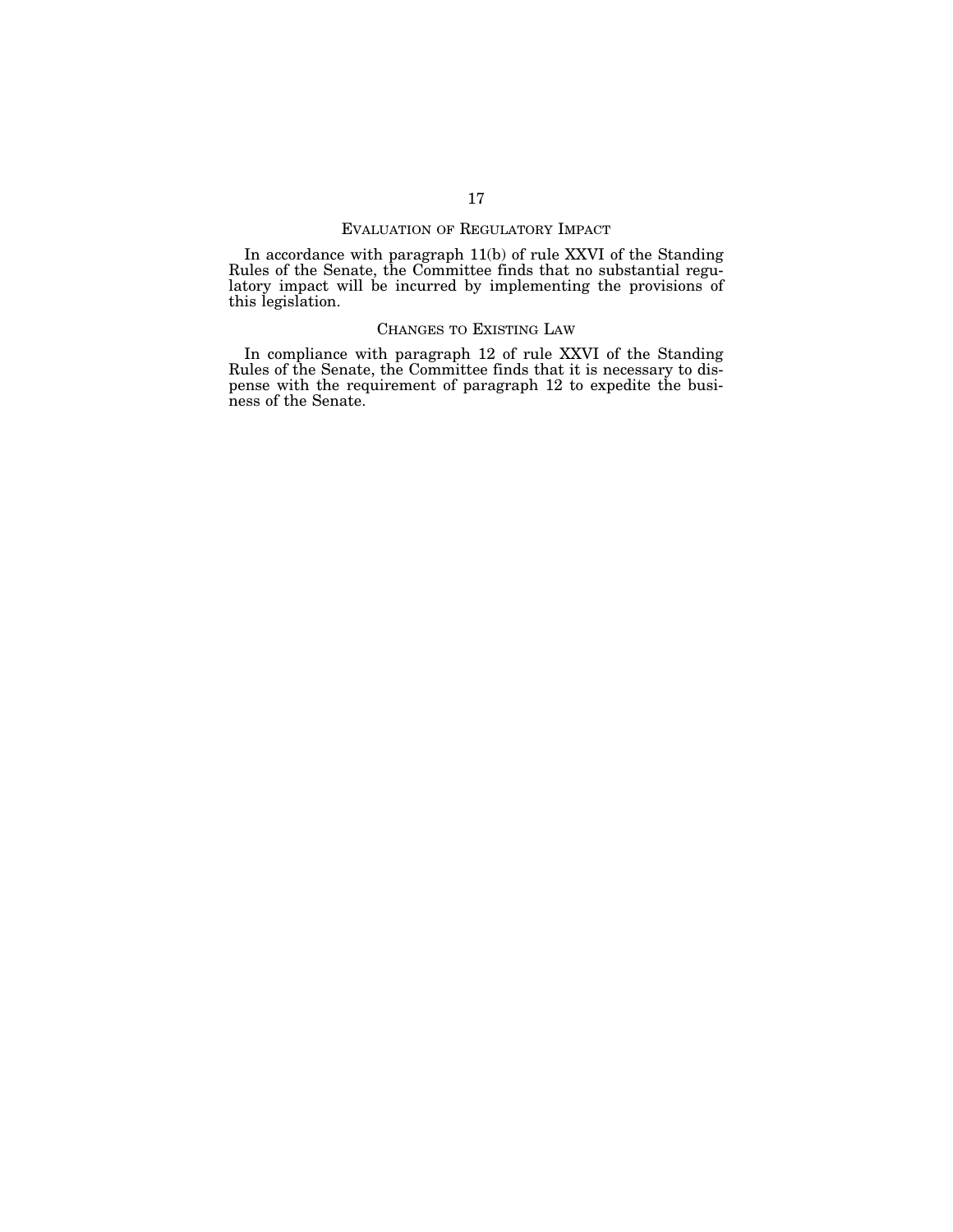#### MINORITY VIEWS OF SENATOR WYDEN

Despite its strong provisions, I voted against the Fiscal Year 2021 Intelligence Authorization Act because the legislation failed to reform a broken, costly declassification system. Years of reports, from the Information Security Oversight Office (ISOO) and the Public Interest Declassification Board (PIDB), have documented how a flood of digital classification has overwhelmed the federal government's obsolete declassification system. There is a consensus, inside and outside government, that the system is unsustainable.

The ISOO has determined that the cost of classification continues to increase and now exceeds \$18 billion annually. A dysfunctional system that lets more and more classified records pile up wastes a significant portion of that amount, while undermining transparency and doing nothing to protect national security.

There is no dispute about the severity of the problem, nor about the solution—modernization of the declassification system. Senator Jerry Moran and I have introduced bipartisan legislation (S. 3733) to charge the Director of National Intelligence with modernizing declassification, a recommendation also made by the PIDB. I am disappointed that the Committee rejected efforts to adopt this commonsense bipartisan reform and address this ever-growing crisis.

The bill includes a number of important Intelligence Community whistleblower protection provisions, four of which were included at the behest of Vice Chairman Warner and myself. Those provisions protect from outside interference the Inspector General's determinations about what whistleblower complaints to submit to Congress, prohibit the public disclosure of whistleblowers' identities, prohibit whistleblower complaints from being shared with the subjects of those complaints, and provide a channel for whistleblowers to come directly to Congress without interference from the DNI.

Unnecessarily restrictive language was added to the provision facilitating direct whistleblower communications with Congress. The Intelligence Community Whistleblower Protection Act created a process for whistleblowers to communicate with the ''intelligence committees,'' whereas the bill appears to limit such communication to the Chairman and Vice Chairman, or certain nonpartisan staff. To the extent the bill creates new limitations on efforts by whistleblowers to convey concerns to members of Congress, the language in the bill should be modified or clarified.

The bill includes a fifth whistleblower provision I proposed that protects whistleblowers whose security clearances are revoked or who face an adverse access determination by requiring that the government demonstrate by clear and convincing evidence that the agency would have made the same security clearance or access determination in the absence of the whistleblower's disclosure.